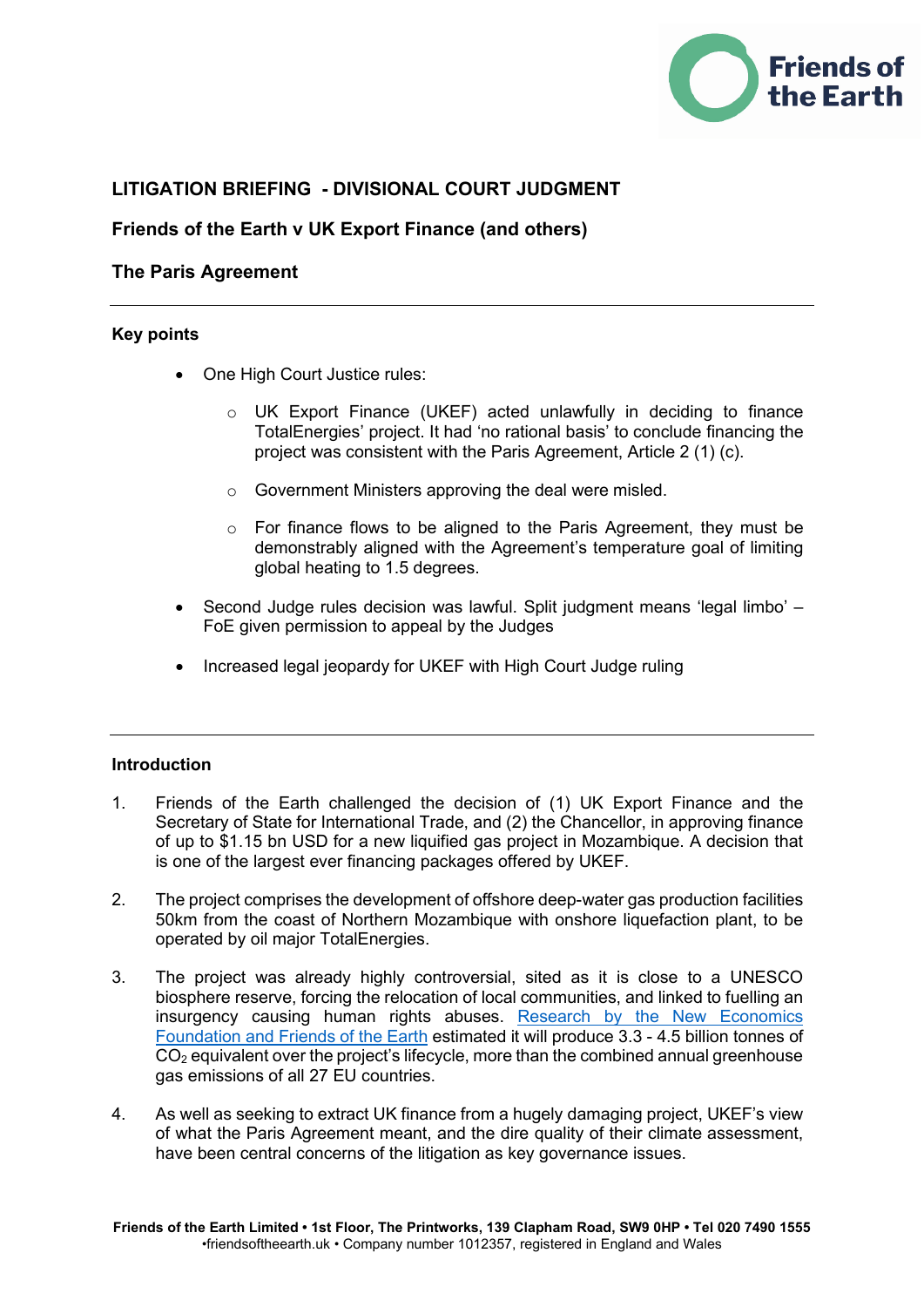

#### **The legal challenge and outcome**

- 5. When deciding to finance the project UKEF assessed it against the Paris Agreement. It concluded that the financing was consistent with the UK's obligations under the treaty. Friends of the Earth challenged this on two grounds, in essence:
	- a. the decision was based on an incorrect understanding of the Paris Agreement because the funding of such a large new fossil fuel project was plainly not consistent with the Paris Agreement, when considering the latest science; and
	- b. the decision was reached without 'lawful enquiry', i.e. UKEF failed to take reasonable steps to gather essential information, such as an estimate of the total emissions from the project (including emissions from the end-use of the gas).
- 6. The claim was issued in September 2020 and heard on  $7 9$  December 2021 by a Divisional Court of two judges: Lord Justice Stuart-Smith, and Mrs Justice Thornton.
- 7. Extraordinarily the two Judges reached starkly different views (outlined below) and the court split, creating legal uncertainty. Usually, a judicial majority is possible – but here both views carry equal weight. The Judges have given FoE permission to appeal against their ruling. The next stage is for the Court of Appeal to hear that appeal.
- 8. Friends of the Earth maintains that where a High Court Justice identifies unlawful conduct then the relevant public body should take corrective action. This is consistent with the rule of law.

## **The judgment of Lord Justice Stuart-Smith (concluding UKEF decision lawful)**

#### *Adequacy and purpose of the climate assessments relied on*

- 9. Lord Justice Stuart-Smith was of the clear view that the claim was not successful in any respect. The government was under a duty to carry out sufficient enquiry prior to making its decision [97], but the scope of this duty was defined by the nature of the decision in question [101] [236]. Here, the decision required a range of difficult judgments to be made across a wide spectrum of policy areas and including scientific prediction [236]. Some of these judgments involved novel issues [103].
- 10. Fundamentally the decision was focused on finance for a project already underway, and it would have no material impact on the emissions occurring. UKEF's primary mission was to ensure that no UK export failed for lack of finance or insurance from the private sector, and as such it didn't have to elevate climate change and scrutinise it as FoE contended. The court should give UKEF a large amount of latitude in deciding for itself what enquiry it should make, and only lightly scrutinise that decision. [236]

#### *Quantification of scope 3 emissions*

- 11. Stuart-Smith LJ did not agree that measuring total emissions from the project was essential to understanding its climate impact. There was no legal or policy requirement to do this, and it was already obvious that the development would lead to very high levels of emissions. It was lawful to decide no further information was needed. [237]
- 12. UKEF's Climate Change Report did not go into the detail that might be expected in other circumstances (e.g. Environmental Impact Assessments), but it was not obliged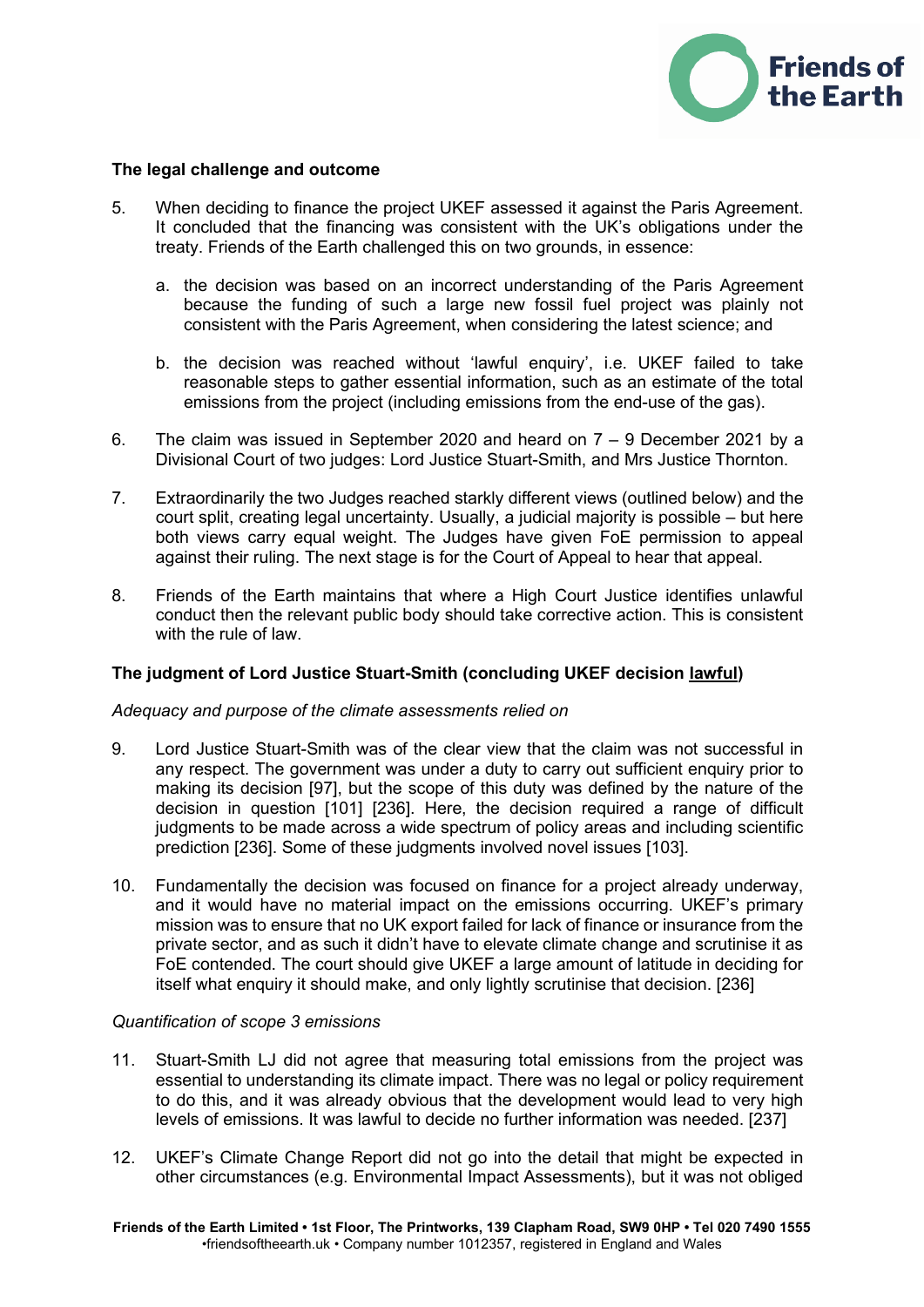

to. The Defendants could rationally take their decision without emissions estimates due to the nature and purpose of their decision, and they had received some advice. [238]

13. He ruled: "...*quantification would add nothing material to the qualitative assumptions that were being made for the purposes of either (a) assessing compliance on the part of the United Kingdom or Mozambique with the Paris Agreement or (b) the ultimate decision that the Defendants had to take*." [234]

#### *The Paris Agreement*

- 14. Stuart-Smith LJ was also unconvinced that the Paris Agreement could or should be interpreted. It contained "*somewhat opaque language*" [227], is not clear, and "*contains numerous aims or aspirations that may prove to be in tension or frankly irreconcilable on the facts of a given case, this being a paradigm example*." [239]. This relates to his understanding that for Mozambique to alleviate poverty it needed to develop this gas field, which was in contradiction with action on climate change.
- 15. As such, UKEF was entitled to take a view that the financing was in accordance with Paris because that view is "tenable" when the Agreement is properly understood [240]. It is not hard-edged, but flexible in seeking to deliver differing objectives that may not be reconcilable. There is no sound basis to challenge UKEF's conclusion that providing finance for a large new gas field causing very high emissions, but assisting Mozambique as a developing country, was inconsistent with Paris. [233]

#### **The judgment of Mrs Justice Thornton (concluding UKEF decision unlawful)**

16. Justice Thornton took a different view.

#### *Climate change and project emissions*

- 17. Her judgment took as its starting point the current science on climate change. She found that the environmental and social impacts of an increase in global temperature are potentially catastrophic and would "*jeopardise the lives, welfare and living environment of many people all over the world*" [250]. The Intergovernmental Panel on Climate Change (IPCC) in 2018 had established that limiting warming to 1.5 degrees above pre-industrial levels will significantly reduce the risk of impacts [251].
- 18. She explained that the IPCC and courts around the world acknowledged the need for reducing emissions by way of carbon budgets. [252] The IPCC established remaining carbon budget estimates globally [253], and the Greenhouse Gas (GHG) Protocol for Project Accounting is widely recognised for accounting project emissions. [255] The House of Commons Environmental Audit Committee had even criticised UKEF for its lack of reporting of project emissions and recommended this method to do so. [260]
- 19. What is more, the major part of the climate impact of this project will be from end use combustion. [257] Despite UKEF's supposed inability to measure them, Justice Thornton calculated the end use emissions as 0.2% of the remaining global budget if we remain on track for 1.5 degrees warming with a 66% chance of hitting it [259].

#### *Article 2 (1) (c) of the Paris Agreement – finance flows*

20. Whilst agreeing with the principle that UKEF need only have a "tenable" view of what the Paris Agreement meant (see paragraphs 14 and 15 above), Thornton J. did

**Friends of the Earth Limited • 1st Floor, The Printworks, 139 Clapham Road, SW9 0HP • Tel 020 7490 1555** •friendsoftheearth.uk • Company number 1012357, registered in England and Wales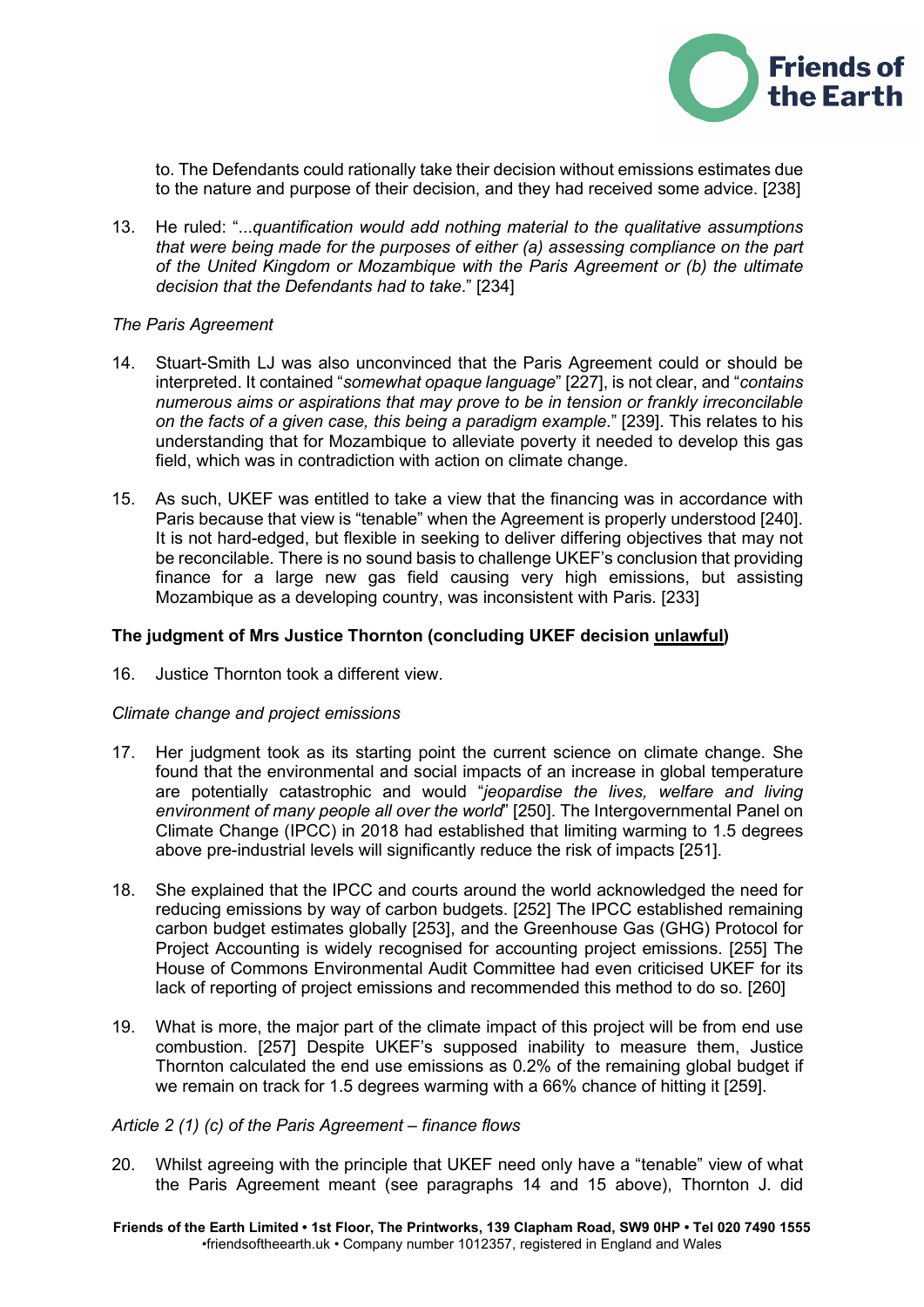

interpret Article 2 (1) (c) of the Paris Agreement in deciding the case. She did this in accordance with its ordinary meaning and in light of its objectives and purpose, as required by the Vienna Convention [262].

- 21. She identified Article 2 (1) (c), 'making finance flows consistent with a pathway towards low greenhouse gas emissions and climate resilient development', as a core aim to deliver the temperature goal. [263] Due to the direct correlation between GHG emissions and increases in temperature, the references to 'low greenhouse gas emissions' must be understood by reference to the temperature goal. [256]
- 22. She ruled that: ".*..in order for UKEF to demonstrate compliance with Article 2 (1) (c), it had to demonstrate that funding the project is consistent with a pathway towards limiting global warming to well below 2°C and pursuing efforts to 1.5°C*".[268]

### *UKEF's Climate Assessment*

- 23. UKEF set out to "*fully acknowledge*", "*fully consider*" and "*evidence*" the climate change risks created by the project so they could be evaluated against the Paris Agreement including the temperature goal. This would be presented to Ministerial decision makers [280/281] as a key consideration among others. As part of this UKEF did in fact set out to quantify the emissions from end use [282] (but failed ultimately to do so).
- 24. Thornton J. found that there were many flaws in what they produced, which was criticised by UKEF's own expert advisors [283 – 288, 294- 298]. Reliance was placed on a report produced by Wood Mackenzie (WM) which said that quantifying total emissions would be 'inaccurate and misleading'. [290] They could not model the emissions impact with 'any certainty'. Despite UKEF's own experts advising it was possible and "*a big gap in analysis*", UKEF took no further steps to calculate the emissions. [298] UKEF's assertion that there was no established methodology was even rejected by Total's expert witness who acknowledged the GHG protocol [305].
- 25. Instead, the report relied on the approach of WM in assuming that emissions would be saved due to the displacement of other dirtier fuels, even though the conclusions were said to be unreliable and inconclusive. [308/309]. Thornton J. also found the conclusions in the report to be inconsistent [315/316], and that both the Secretary for International Trade and the Chancellor were misled by UKEF about the true picture [318/319].
- 26. Whilst Ministers were told that the emissions would exceed 25,000 tonnes of CO2 and were significant, they were not told that "*the order of magnitude of the emissions is 1000 times greater*" [318]. A calculation of end use emissions was in fact produced for the Prime Minister within 24 hours for another purpose, despite UKEF insisting (and advising ministers), that this could not be accurately done. [320/321]. The Climate Change Report was never updated or returned to Ministers for re-consideration.

#### *Conclusions reached*

- 27. The climate assessment did not include a calculation of total emissions, conflated end use emissions with the separate concept of avoided emissions and expressed inconsistent views on the potential global emissions impact.
- 28. Even though considerable latitude was given to UKEF, Thornton J. ruled: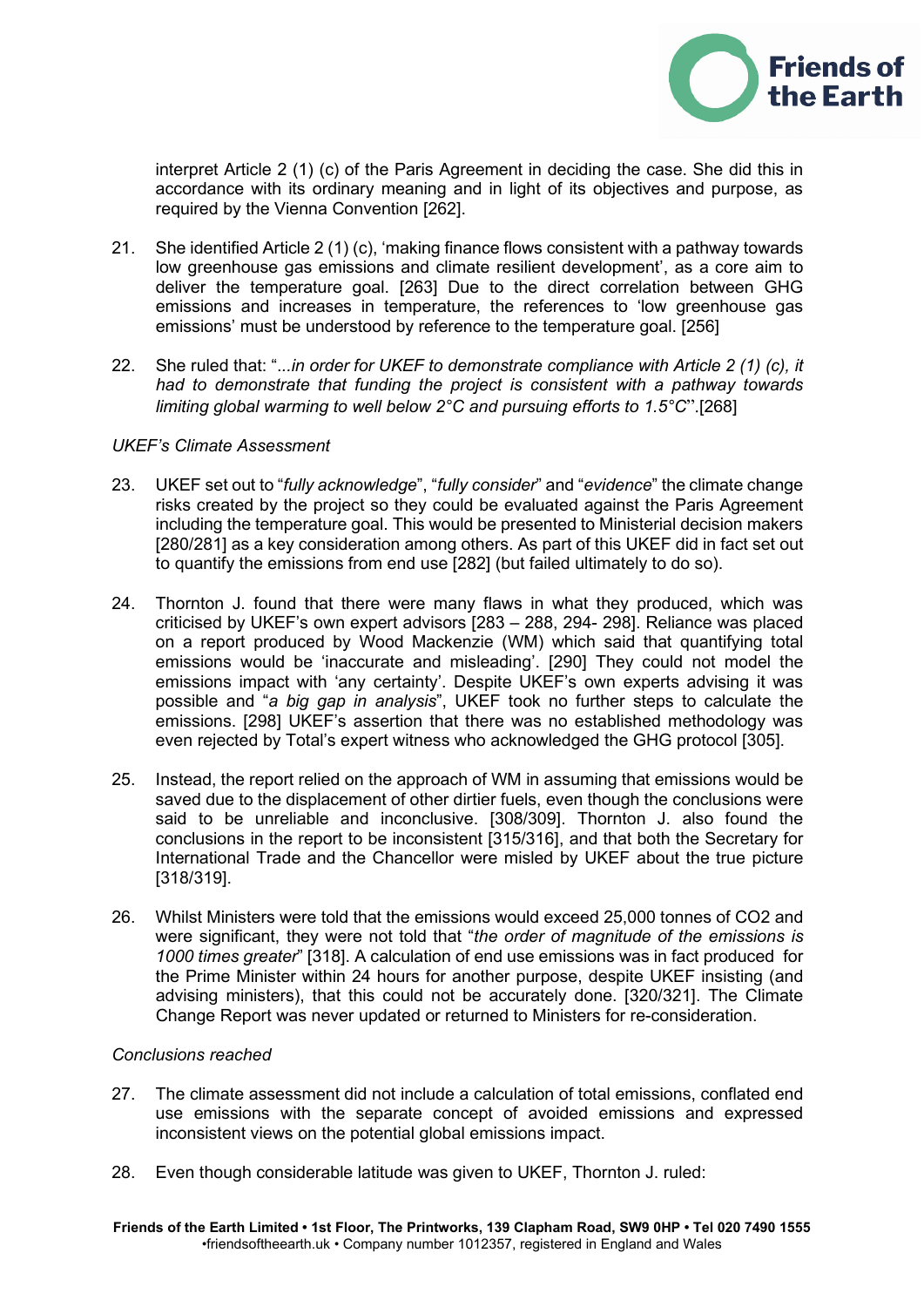

"*i) UKEF failed to discharge its duty of inquiry in relation to the calculation of Scope 3 emissions. Its judgment that a high-level qualitative review of the emissions impact was sufficient, was unreasonable.* 

*ii) The failure to quantify Scope 3 emissions, as well as other flaws in the climate assessment, mean that there is no rational basis on which to demonstrate that the funding for the Project is consistent with Article 2(1)(c) of the Paris Agreement on Climate Change.*" [244]

29. "*The lack of information deprived Ministers of a legally adequate understanding of the scale of emissions impact from the Project*" [333]

#### **Implications and wider significance**

- 30. The Judges have disagreed on central parts of the claim, which are of wide importance: a) whether it's necessary to measure GHG emissions to understand climate impacts, and b) what the Paris Agreement means in making finance flows consistent with the low GHG emissions pathway, and how it should be applied in this case.
- 31. Stuart-Smith LJ's view on Paris even though not seeking to rule definitively is not only contradictory to the Government's own line as COP26 President, but clearly undermines the purpose and object of the Paris Agreement - to strengthen the response to the urgent threat of climate change. He views the treaty as an ambiguous package of aims and aspirations that are contradictory. As such, he is able to endorse UKEF's view that finance for a vast new gas project in current circumstances, without even quantifying its impact in climate terms, is in line with the treaty.
- 32. Thornton J interprets it differently, that finance flows are a core element of the Paris Agreement in achieving the temperature goal, and so UKEF: "*had to demonstrate that*  funding the project is consistent with a pathway towards limiting global warming to well *below 2°C and pursuing efforts to 1.5°C"* [268]. Further, that in not quantifying total emissions it had "*no rational basis*" to conclude it was consistent. A logical view for a global system based on science, GHG budgets and measured baselines.
- 33. Whilst the claim has been disallowed essentially on a technicality, one of the two judgments establishes that UKEF acted unlawfully. If they don't now pull out of the deal they will be operating under high legal risk, and they are stuck defending a position that contradicts current government policy banning this type of overseas financing, specifically to align with Paris goals. The new policy was brought forwards shortly after UKEF's decision was challenged by FoE.
- 34. If they continue the litigation they must choose whether to support a judge's view that said the Paris Agreement has irreconcilable aims of poverty reduction, sustainable development and climate action in this and other cases. That is of course wrong. Action on climate is exactly what will prevent the mass impoverishment of the most vulnerable, and there are alternatives to alleviating poverty than through more fossil fuel developments - *the developed world committed to fund them under the Paris Agreement itself.* If in any doubt you need look no further than the [IPCC Special 1.5](https://www.ipcc.ch/sr15/chapter/spm/%3e)  [Report from 2018,](https://www.ipcc.ch/sr15/chapter/spm/%3e) for example.